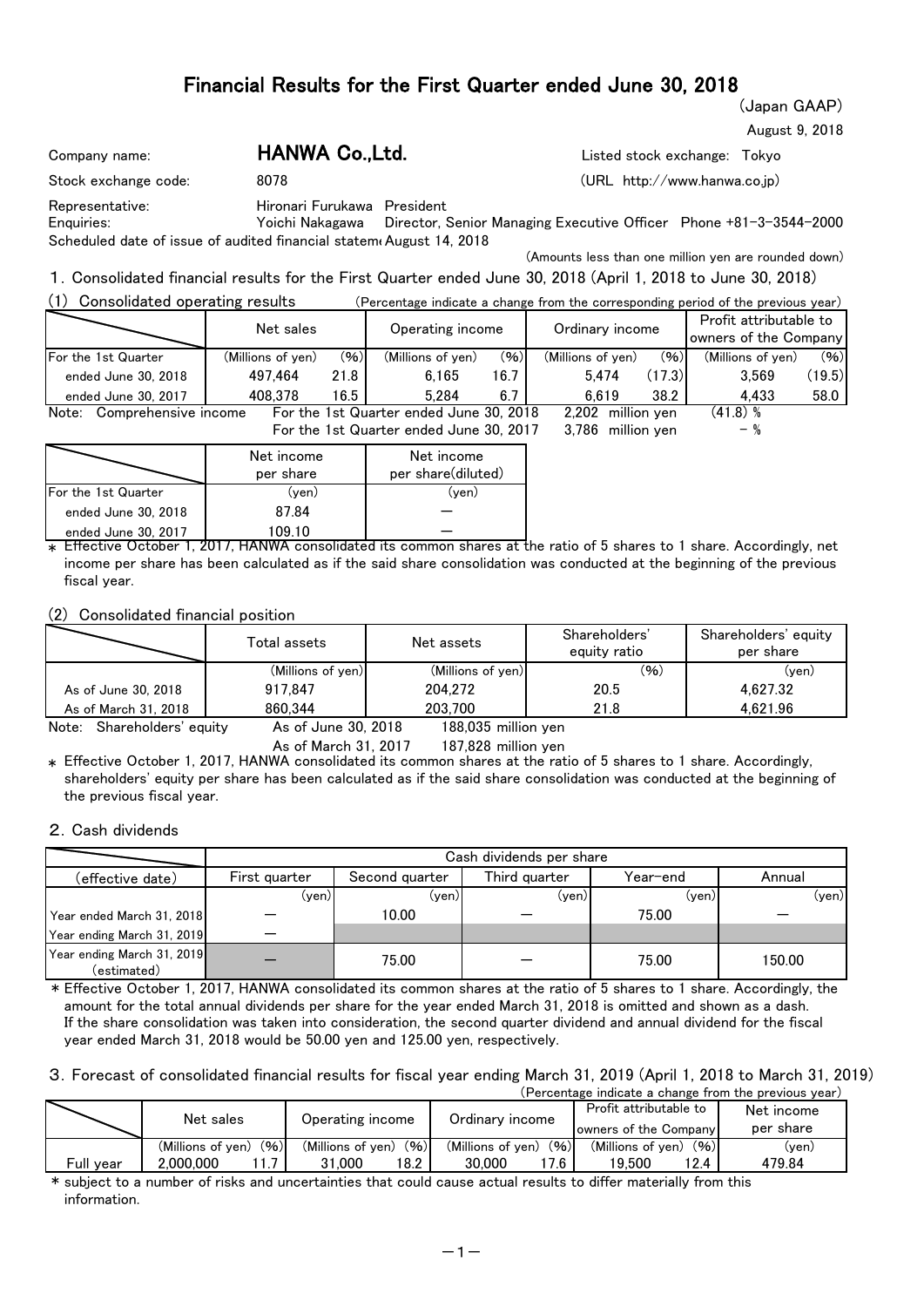### 《Consolidated Balance Sheets》

|                                                            | (Amounts less than one million yen are rounded down)<br>Millions of yen |                    |
|------------------------------------------------------------|-------------------------------------------------------------------------|--------------------|
|                                                            | March 31, 2018                                                          | June 30, 2018      |
| Assets                                                     |                                                                         |                    |
| <b>Current assets:</b>                                     |                                                                         |                    |
| Cash and deposits                                          | 36,198                                                                  | 41,972             |
| Trade notes and accounts receivable                        | 400,317                                                                 | 398,520            |
| Electronically recorded monetary claims                    | 25,416                                                                  | 27,912             |
| Securities                                                 | 683                                                                     | 468                |
| Inventories                                                | 134,877                                                                 | 149,967            |
| Others<br>Allowance for doubtful receivables               | 47,128                                                                  | 69,540             |
| Total current assets                                       | (481)<br>644,140                                                        | (503)<br>687,878   |
|                                                            |                                                                         |                    |
| <b>Fixed assets:</b>                                       |                                                                         |                    |
| Property and equipment;                                    |                                                                         |                    |
| Land                                                       | 32,402                                                                  | 33,651             |
| Others                                                     | 32,066                                                                  | 34,161             |
| Total property and equipment                               | 64,469                                                                  | 67,813             |
| Intangible assets                                          | 3,426                                                                   | 4,523              |
| Investments and other assets;                              |                                                                         |                    |
| Investment securities                                      | 109,781                                                                 | 110,127            |
| Others                                                     | 39,429                                                                  | 48,410             |
| Allowance for doubtful receivables                         | (902)                                                                   | (906)              |
| Total investments and other assets                         | 148,308<br>216,204                                                      | 157,631<br>229,968 |
| Total fixed assets<br><b>Total assets</b>                  | 860,344                                                                 | 917,847            |
|                                                            |                                                                         |                    |
| Liabilities;                                               |                                                                         |                    |
| <b>Current liabilities;</b>                                |                                                                         |                    |
| Trade notes and accounts payable                           | 266,595                                                                 | 263,462            |
| Short-term loans payable                                   | 116,245                                                                 | 149,511            |
| Commercial paper                                           | 10,000                                                                  | 20,000             |
| Income taxes payable                                       | 5,050                                                                   | 2,326              |
| Accrued bonuses                                            | 2,474                                                                   | 1,502              |
| Provision for product warranties                           | 391                                                                     | 390                |
| Others                                                     | 50,972                                                                  | 60,873             |
| Total current liabilities                                  | 451.730                                                                 | 498,067            |
|                                                            |                                                                         |                    |
| Long-term liabilities;                                     |                                                                         |                    |
| Bonds payable                                              | 40,055<br>147,601                                                       | 50,055<br>147,489  |
| Long-term loans payable<br>Retirement benefits liabilities | 4,943                                                                   | 5,028              |
| Others                                                     | 12,312                                                                  | 12,933             |
| Total long-term liabilities                                | 204,913                                                                 | 215,507            |
| <b>Total liabilities</b>                                   | 656,643                                                                 | 713,574            |
|                                                            |                                                                         |                    |
| Net assets:                                                |                                                                         |                    |
| Shareholders' equity;                                      |                                                                         |                    |
| Common stock                                               | 45,651                                                                  | 45,651             |
| Retained earnings                                          | 131,045                                                                 | 132,129            |
| Treasury stock                                             | (3,726)                                                                 | (3,735)            |
| Total shareholders' equity                                 | 172,969                                                                 | 174,046            |
| Accumulated other comprehensive income                     |                                                                         |                    |
| Net unrealized holding gains on securities                 | 14,342                                                                  | 14,548             |
| Deferred hedge profit and loss                             | (169)                                                                   | (155)              |
| Land revaluation difference                                | 2,963                                                                   | 2,963              |
| Foreign currency translation adjustments                   | 3,110                                                                   | 1,847              |
| Remeasurements of defined benefit plans                    | (5,388)                                                                 | (5,214)            |
| Total accumulated other comprehensive income               | 14,858                                                                  | 13,989             |
| <b>Minority interests</b>                                  | 15,872                                                                  | 16,236<br>204,272  |
| Total net assets<br>Total liabilities and net assets       | 203,700<br>860,344                                                      | 917,847            |
|                                                            |                                                                         |                    |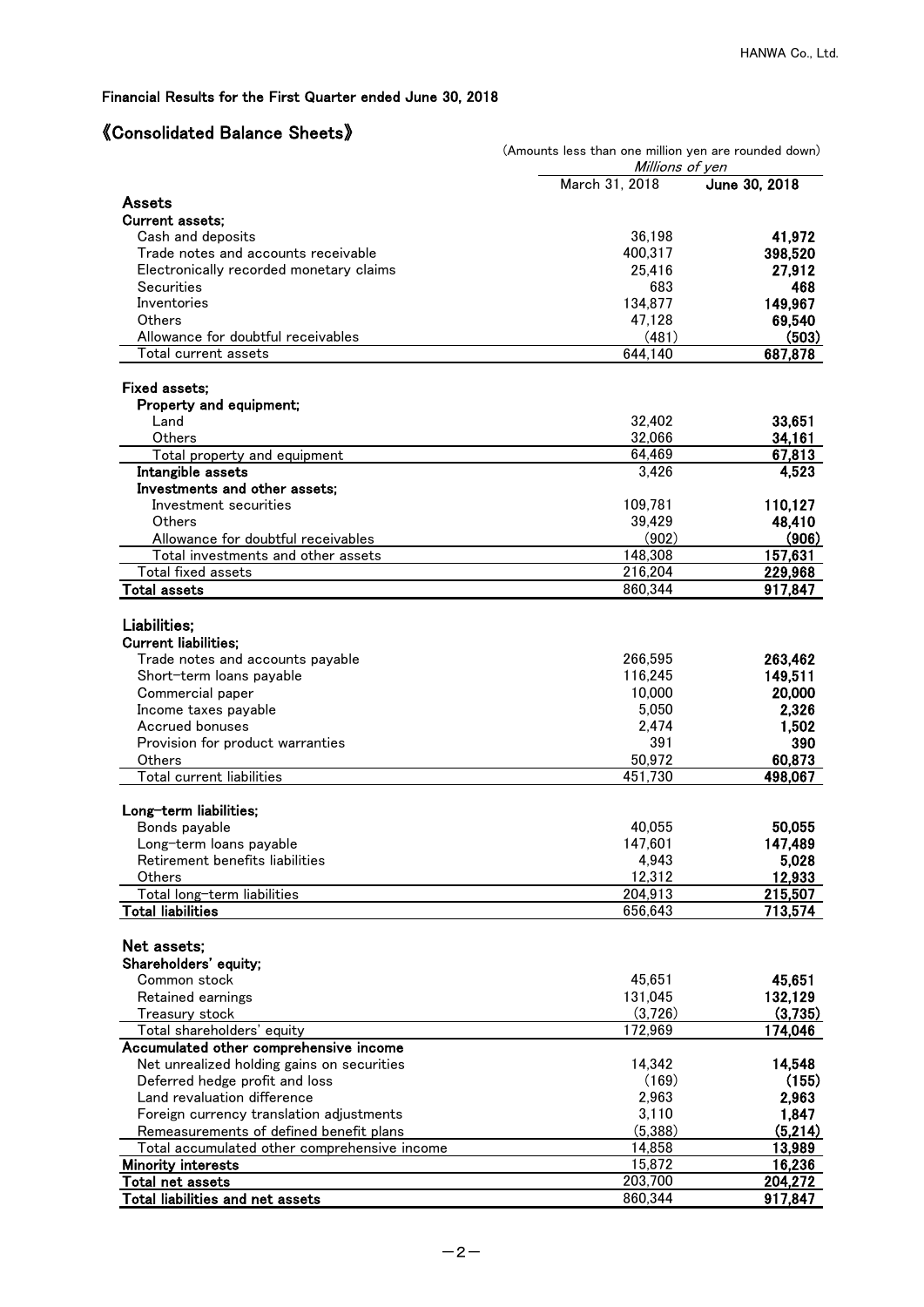### 《Consolidated Statements of Income and Comprehensive Income》

|                                                           | (Amounts less than one million yen are rounded down)<br>Millions of yen |                                    |  |  |  |
|-----------------------------------------------------------|-------------------------------------------------------------------------|------------------------------------|--|--|--|
|                                                           | 1st Quarter ended<br>June 30, 2017                                      | 1st Quarter ended<br>June 30, 2018 |  |  |  |
| Net sales                                                 | 408,378                                                                 | 497,464                            |  |  |  |
| Cost of sales                                             | 391,771                                                                 | 479,028                            |  |  |  |
| Gross profit                                              | 16,607                                                                  | 18,436                             |  |  |  |
| Selling, general and administrative expenses              | 11,323                                                                  | 12,270                             |  |  |  |
| <b>Operating income</b>                                   | $\overline{5,284}$                                                      | 6,165                              |  |  |  |
| Other income;                                             |                                                                         |                                    |  |  |  |
| Interest income                                           | 405                                                                     | 482                                |  |  |  |
| Dividend income                                           | 769                                                                     | 787                                |  |  |  |
| Revenue from investment in affiliates                     | 236                                                                     |                                    |  |  |  |
| Foreign exchange gain                                     | 460                                                                     |                                    |  |  |  |
| Others                                                    | 680                                                                     | 345                                |  |  |  |
| Total other income                                        | 2,552                                                                   | 1,615                              |  |  |  |
|                                                           |                                                                         |                                    |  |  |  |
| Other expenses;                                           |                                                                         |                                    |  |  |  |
| Interest expenses                                         | 865                                                                     | 1.018                              |  |  |  |
| Loss on investment in affiliates                          |                                                                         | 357                                |  |  |  |
| Foreign exchange loss                                     |                                                                         | 539                                |  |  |  |
| Guarantee commission                                      | 165                                                                     | 139                                |  |  |  |
| Others                                                    | 186                                                                     | 251                                |  |  |  |
| Total other expenses                                      | 1,217                                                                   | 2,306                              |  |  |  |
| Ordinary income                                           | 6,619                                                                   | 5,474                              |  |  |  |
|                                                           |                                                                         |                                    |  |  |  |
| <b>Extraordinary income</b>                               | 201                                                                     |                                    |  |  |  |
| Reversal of allowance for business loss of affiliates     | 201                                                                     |                                    |  |  |  |
| Total extraordinary income                                |                                                                         |                                    |  |  |  |
| <b>Extraordinary loss;</b>                                |                                                                         |                                    |  |  |  |
| Loss on devaluation of investments securities             |                                                                         | 137                                |  |  |  |
| Total extraordinary loss                                  |                                                                         | 137                                |  |  |  |
| Income before income taxes and minority interest          | 6,820                                                                   | 5,337                              |  |  |  |
| Income taxes                                              | 2,361                                                                   | 1,997                              |  |  |  |
| Net income                                                | 4,459                                                                   | 3,340                              |  |  |  |
|                                                           |                                                                         |                                    |  |  |  |
| Net income attributable to                                |                                                                         |                                    |  |  |  |
| Net income attributable to owners of the Company          | 4,433                                                                   | 3,569                              |  |  |  |
| Net income(loss) attributable to minority interests       | 26                                                                      | (229)                              |  |  |  |
| <b>Other Comprehensive Income</b>                         |                                                                         |                                    |  |  |  |
| Net unrealized holding gains on securities                | (267)                                                                   | 202                                |  |  |  |
| Deferred hedge profit and loss                            | (152)                                                                   | 14                                 |  |  |  |
| Foreign currency translation adjustments                  | (426)                                                                   | (830)                              |  |  |  |
| Remeasurements of defined benefit plans                   | 186                                                                     | 180                                |  |  |  |
| Share of other comprehensive income of affiliates         | (11)                                                                    | (704)                              |  |  |  |
| Total other comprehensive Income                          | (672)                                                                   | (1, 137)                           |  |  |  |
| <b>Comprehensive Income</b>                               | 3,786                                                                   | 2,202                              |  |  |  |
|                                                           |                                                                         |                                    |  |  |  |
| Comprehensive income attributable to                      |                                                                         |                                    |  |  |  |
| Comprehensive income attributable to owners of the parent | 3,791                                                                   | 2.694                              |  |  |  |
| Comprehensive income attributable to minority interests   | (4)                                                                     | (491)                              |  |  |  |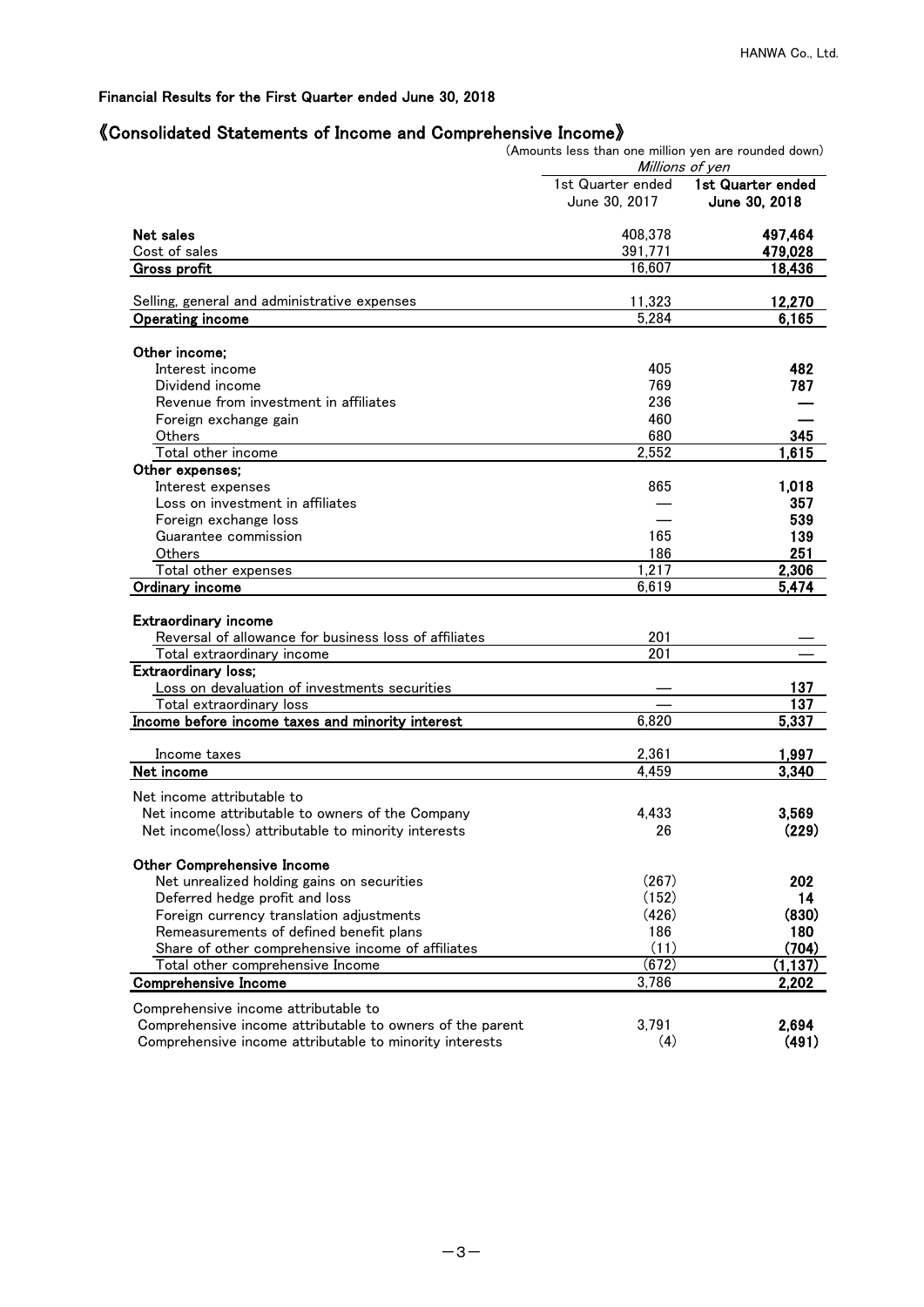### 《Segment information》

Segment information by business category for the 1st Quarter ended June 30, 2017 and 2018, is as follows: (Amounts less than one million yen are rounded down)

1st Quarter ended June 30, 2017 Millions of yen Metals Non-ferrous Foods Petroleum & alloys | metals |  $\frac{1000}{8}$  chemicals Net sales Customers 207,180 42,571 23,318 25,542 52,876 40,489 391,977 16,400 408,378 ― 408,378 Inter-segment | 2,730 | 980 | 358 | 84 | 1,427 | 10,797 | 16,378 | 270 | 16,649 | (16,649) Total 209,910 43,551 23,676 25,627 54,304 51,286 408,356 16,671 425,027 (16,649) 408,378 Segment income(loss) | 4,925 | 1,114 | 466 | 495 | 596 | (10) 7,588 | 51 | 7,639 | (1,020) 6,619 Consoli-Steel Metals Non-ferrous Foods Petroleum <sup>Overseas</sup> Sub- Other Total Adjustment Overson total Reportable segment Other Total Overseas Sub- Other Total Adjustment sales subsidiarie

### 1st Quarter ended June 30, 2018

|                      |         |                    |                       | Reportable segment |                          |                                  |                 |        |         |            |                   |
|----------------------|---------|--------------------|-----------------------|--------------------|--------------------------|----------------------------------|-----------------|--------|---------|------------|-------------------|
|                      | Steel   | Metals<br>& allovs | Non-ferrous<br>metals | Foods              | Petroleum<br>& chemicals | Overseas<br>sales<br>subsidiarie | $Sub-$<br>total | Other  | Total   | Adiustment | Consoli-<br>dated |
| Net sales            |         |                    |                       |                    |                          |                                  |                 |        |         |            |                   |
| <b>Customers</b>     | 241,167 | 70,495             | 25,818                | 27,187             | 56,963                   | 57.125                           | 478,758         | 18,706 | 497.464 |            | 497.464           |
| Inter-segment        | 2.286   | 2.391              | 294                   | 294                | 2.544                    | 12.920                           | 20,732          | 493    | 21,226  | (21, 226)  |                   |
| Total                | 243,454 | 72,886             | 26.113                | 27,482             | 59,508                   | 70,046                           | 499,491         | 19,199 | 518,690 | (21, 226)  | 497,464           |
| Segment income(loss) | 4,418   | (157)              | 221                   | 580                | 471                      | 411                              | 5.945           |        | 6,017   | (542)      | 5.474             |

Notes:

1. "Other" comprises businesses that are not included in reportable segments, such as lumber section and machinery section.

2. Adjustments for segment income include inter-segment elimination and Group costs that have not been distributed to reportable segments. These group costs consist mainly of expenses of administrative departments.

3. Segment income or loss is adjusted between ordinary income on the consolidated statements of income and comprehensive income.